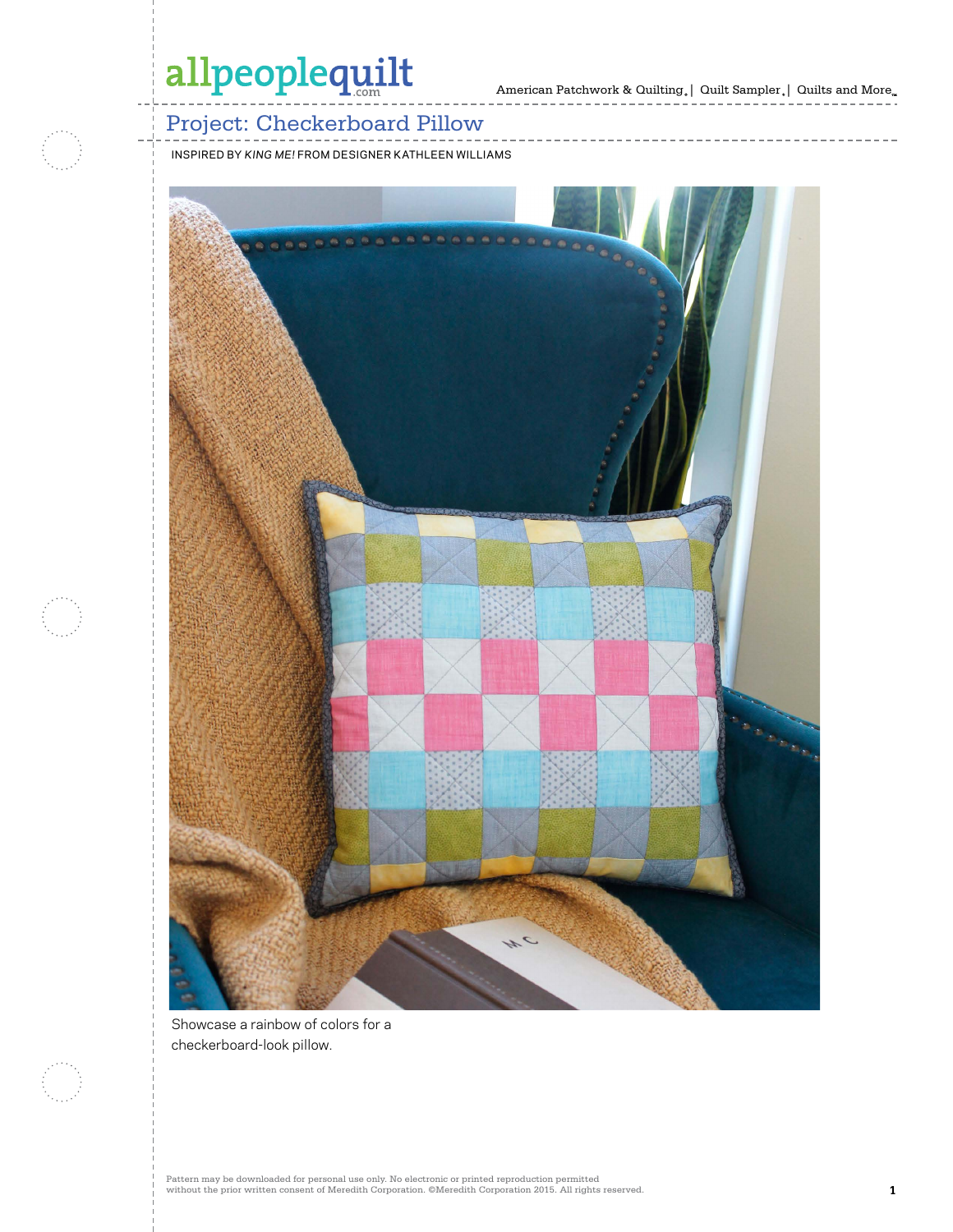## allpeoplequilt

### Project: Checkerboard Pillow

#### **Materials**

- 8-21⁄2×21" strips assorted yellow, green, blue, pink, and gray prints (pillow top)
- **•** 5⁄8 yard dark gray print (pillow back, binding)
- 161⁄2"-square muslin
- 16½<sup>"-</sup>square batting
- **•** 16"-square pillow form

#### Finished pillow: 161/2" square

Yardages and cutting instructions are based on 42" of usable fabric width.

Measurements include 1/4" seam allowances. Sew with right sides together unless otherwise stated.

### Cut Fabrics

Cut pieces in the following order.

#### **From dark gray print, cut:**

- 2–21⁄<sub>2×42</sub>" binding strips
- 2-161⁄2×11<sup>1</sup>/<sub>2</sub>" rectangles

#### Assemble Pillow Top

- 1. Referring to Diagram 1, align long edges and alternate colors of eight assorted print 21/2×21" strips. Sew together to make a strip set. Press seams in one direction. Cut strip set into eight 21⁄2"-wide segments.
- 2. Referring to Diagram 2, sew together segments to make pillow top. Press seams in one direction.

### Finish Pillow

1. Layer pillow top, batting square, and muslin square. Quilt as desired. For this project, a diagonal grid was machinequilted through the center of the gray squares.

- 2. Press under 1/4" along a long edge of each dark gray print 161/2×111/2" rectangle. Press same edge under an additional 2" and topstitch in place to make two hemmed pillow back pieces.
- **3.** With wrong sides together, pin pillow back pieces to pillow top, aligning raw edges and overlapping hemmed edges. Sew pieces together along all four outer edges to make pillow cover (Pillow Assembly Diagram).
- 4. Bind with dark gray print binding strips. Insert pillow form.